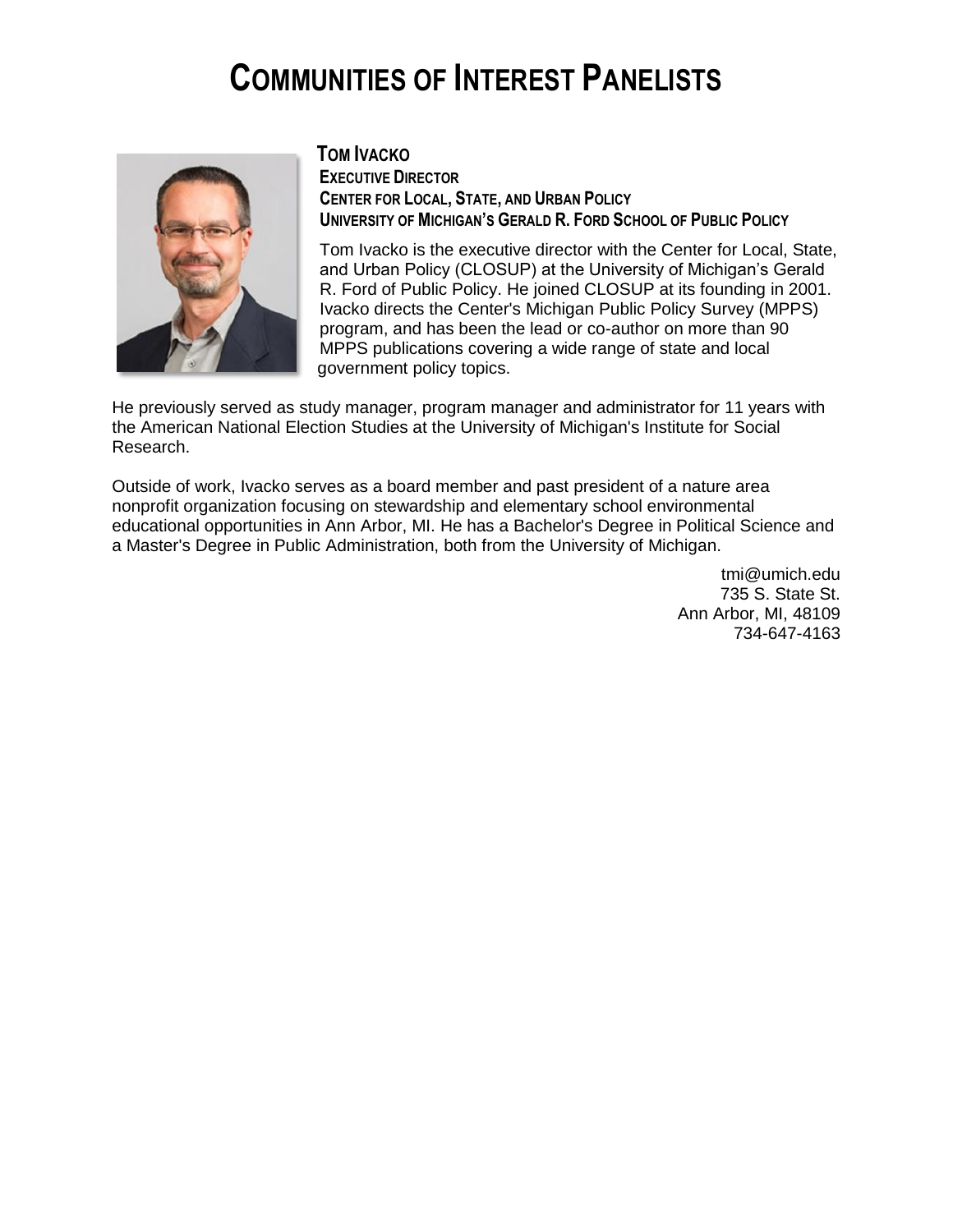

#### **MARIANA C. MARTINEZ DIRECTOR CIVIC ENGAGEMENT INITIATIVES MICHIGAN NONPROFIT ASSOCIATION**

Mariana C. Martinez joined the Michigan Nonprofit Association (MNA) in November of 2020 as its Director of Civic Engagement Initiatives. She leads statewide initiatives such as the Independent Citizens Redistricting Commission Initiative.

Prior to joining MNA, she served the office of Detroit City Council Member Raquel Castañeda-López for four years as the Chief of

Staff. Her role was to advance community advocacy and inclusive policy.

Before joining Detroit's City Council, Martinez worked at The Kresge Foundation and also at Global Ties Detroit as Program Director. She moved to Detroit from Paris, where she comanaged two properties as Deputy Director for a not-for-profit organization.

She currently serves as a board member for the Executive Team at Global Ties Detroit and as Co-Chair of the Alumni Council for Cultural Vistas.

She holds a Master's Degree in Public Administration/non-profit management from Oakland University and a Bachelor's Degree in Psychology from Western Connecticut State University.

> mmartinez@mnaonline.org 330 Marshall St., Suite 200 Lansing, MI 48912 517-492-2400



#### **SUSAN SMITH VICE PRESIDENT – ADVOCACY LEAGUE OF WOMEN VOTERS FOR MICHIGAN**

Susan Smith is Vice President - Advocacy for the League of Women Voters of Michigan. She is a past President of the state League and has been working for redistricting reform in Michigan since 2011 when the current maps were adopted.

Sue is retired from Central Michigan University where she was a business professor and administrator for 20 years.

While living in Mt. Pleasant, she was a member of the Board of Education and the Mt. Pleasant City Commission. She also served as Mayor of Mt. Pleasant.

> [susanprakkensmith@comcast.net](mailto:susanprakkensmith@comcast.net) 600 W. St. Joseph. Suite 3G Lansing, MI 48933 517-484-5383